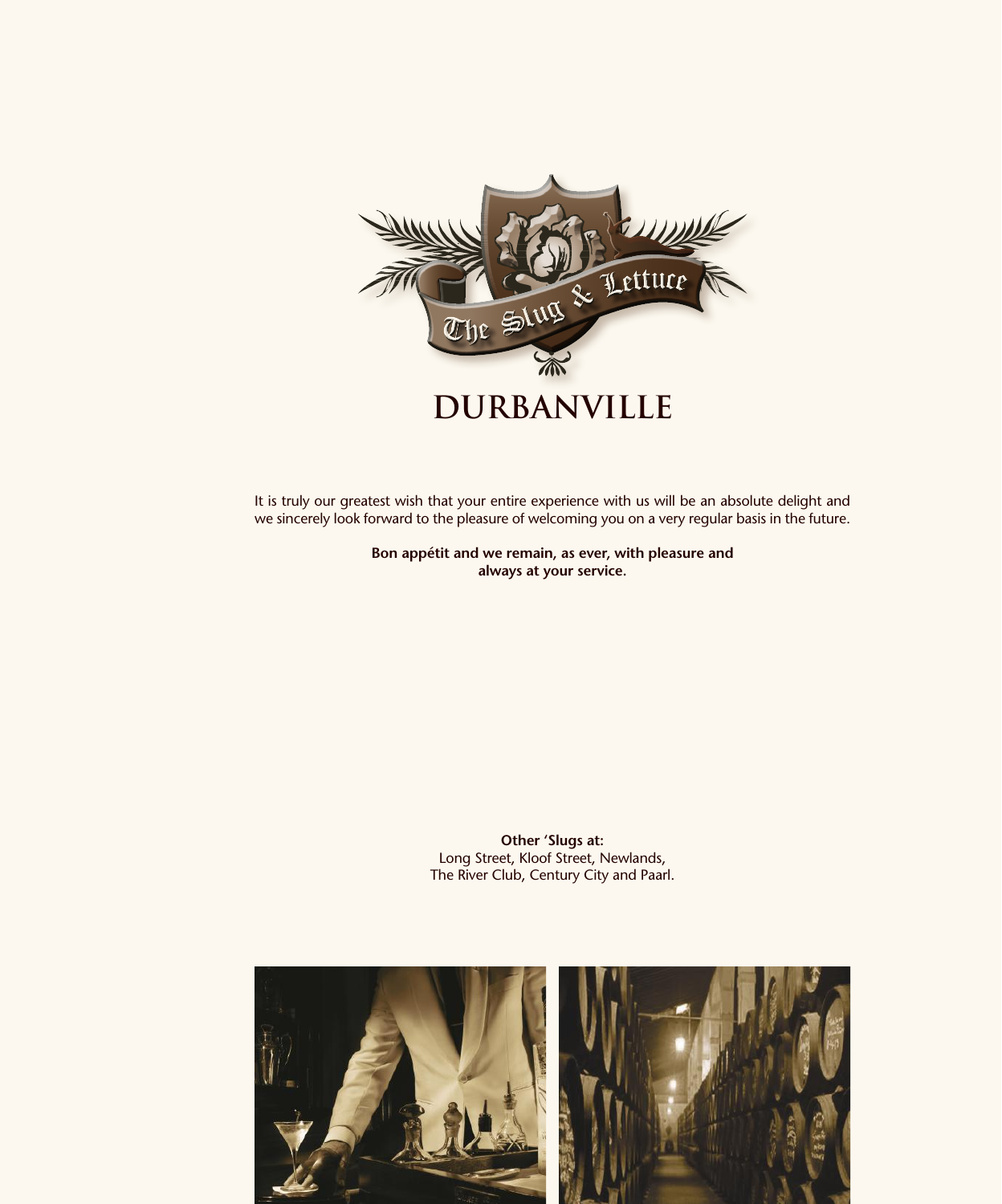## snacks, tapas & starters

| Dutch Bitterballen with Dijon mustard. The best snack ever!!                        | <b>R60</b> |
|-------------------------------------------------------------------------------------|------------|
| Double crumbed chicken strips with roasted garlic aioli                             | <b>R55</b> |
| Fried calamari with chunky sauce tartar & lemon wedges                              | <b>R55</b> |
| Handrolled vegetable spring rolls with a sweet chilli dunking sauce<br>. <u>.</u> . | <b>R49</b> |
| Portuguese peri-peri chicken livers served with roosterbrood                        | <b>R62</b> |
| House poppers with real mayo dip                                                    | <b>R59</b> |
| Whole Camembert wheel with fig preserve and roosterbrood<br>.                       | R79        |
| Famous 'Slug nachos with homemade salsa, quacamole & local cheese                   | <b>R84</b> |
| Extra sticky BBQ chicken wings                                                      | R61        |
| Snails drenched in our legendary garlic butter. Flash grilled with Parmesan         | <b>R54</b> |
| Basket of beef chipolatas with Dijon mustard dipping                                | <b>R59</b> |
| Pan fried halloumi cheese, lemon wedge on the side                                  | <b>R55</b> |

#### salads

#### **Perfectly fresh every single day**

| Feta, tomato, calamata olives, onions & cucumber.<br>Splashed with extra virgin olive oil and dusted with oreganum.     | <b>R68</b> |
|-------------------------------------------------------------------------------------------------------------------------|------------|
| Greens topped with Italian tomatoes, crumbled blue cheese,<br>avo & bacon. Drizzled with our best real ranch dressing.  | <b>R82</b> |
| Greens topped with Italian tomatoes, croutons, chicken strips<br>and drizzled with our homemade honey mustard dressing. | R82        |

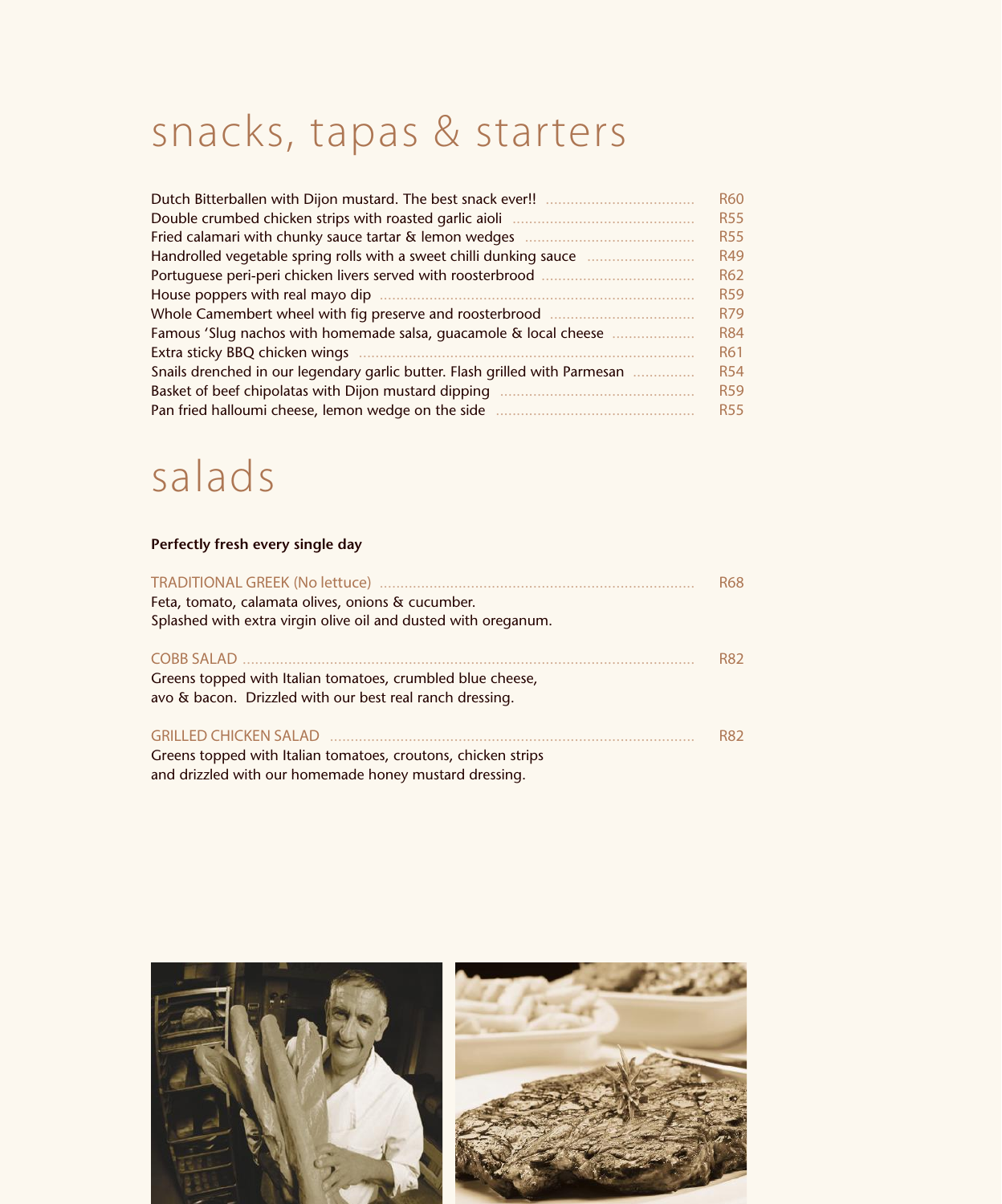#### the best pure beef burgers

**Our large hand-pressed finest South African pure beef burgers are all garnished with sliced tomatoes, onions and greens and are also topped with fried onion rings. All burgers are served with fries.**

| Our original classic BBQ pure beef burger (single/double) | R82/R115         |
|-----------------------------------------------------------|------------------|
|                                                           | <b>R99</b>       |
| Nacho burger. Nachos, guacamole, cheese and chilli        | <b>R99</b>       |
| The 'Slug grilled chicken breast burger                   | <b>R72</b>       |
| Bacon, feta & avo burger.                                 | R <sub>105</sub> |

#### steaks & grills

**We only grill the very finest quality South African beef which we mature in our on-site meat chillers. We're passionately involved every single day in the on-site, trimming and preparation of all of our grills which are brushed and basted during our flame-grilling. All grills are served with fries. All weights are raw weights.**

| 28 Day matured rump           | R <sub>130</sub> |
|-------------------------------|------------------|
|                               | R <sub>145</sub> |
| 28 Day matured sirloin        | R <sub>130</sub> |
|                               | R <sub>145</sub> |
| Flame grilled pork spare ribs | R <sub>149</sub> |
|                               | R189             |
| Sirloin on the bone           | R <sub>145</sub> |

#### sides

| Pepper, mushroom, cheese or garlic butter sauce | R <sub>25</sub> |
|-------------------------------------------------|-----------------|
|                                                 | R <sub>25</sub> |
|                                                 | R <sub>25</sub> |
|                                                 | R <sub>20</sub> |
|                                                 | R <sub>15</sub> |
| Extra fries                                     | R <sub>20</sub> |

#### all time 'slug favourites'

| Fried calamari with lemon wedges & tartar sauce                    | <b>R85</b>       |
|--------------------------------------------------------------------|------------------|
| Beer battered hake fillet, lemon wedges & tartar sauce on the side | <b>R89</b>       |
| Crumbed chicken schnitzel with any sauce of your choice            | R85              |
| Slug surf 'n turf – 200g Rump & calamari. Served with fries        | R <sub>155</sub> |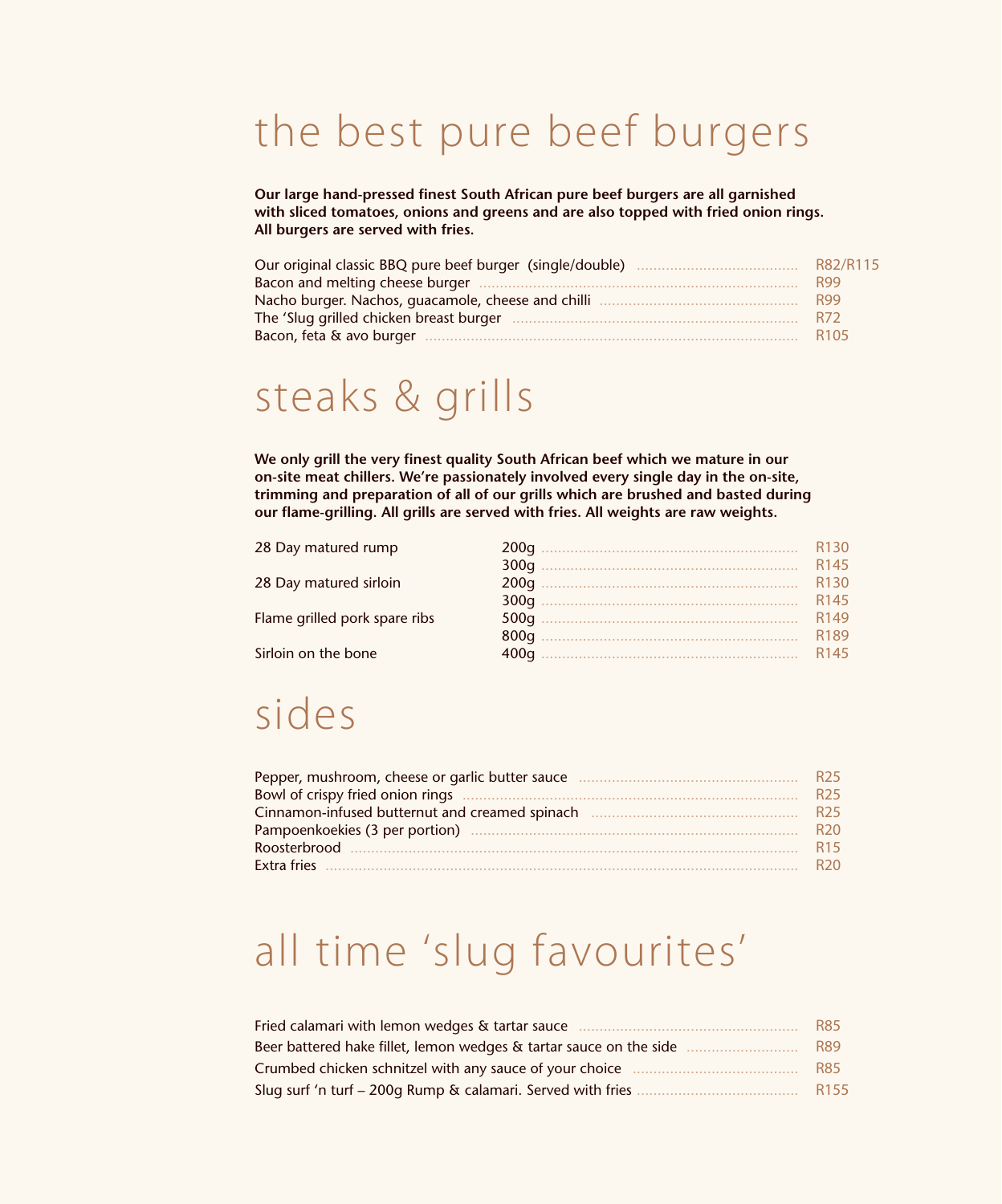#### desserts

| Our classic double cream vanilla ice cream with dark Belgian chocolate sauce | <b>R34</b> |
|------------------------------------------------------------------------------|------------|
|                                                                              | <b>R39</b> |
| Homebaked very best cheese cake                                              | R49        |
| Dom Pedro's or coffee served with a liqueur of your choice                   | <b>R40</b> |
| Whisky, Kahlua, Peppermint Liqueur, Frangelico, Cape Velvet or Amarula       |            |
| Milkshakes                                                                   | <b>R35</b> |
| Your choice of vanilla, strawberry, chocolate or peanut butter               |            |

## caffetarias

| <b>AMERICANO</b>                    | R <sub>20</sub>                    |
|-------------------------------------|------------------------------------|
|                                     | R <sub>21</sub>                    |
| POT OF TEA<br>Earl Grey             | R <sub>18</sub><br><b>R18</b>      |
| <b>ESPRESSO</b><br>Single<br>Double | R <sub>20</sub><br>R <sub>22</sub> |
| CAPPUCCINO                          | R <sub>24</sub>                    |

Prices include VAT, but exclude service charge. Service charge of 10% charged on tables of 8 or more. All major credit cards welcome. We regret no cheques accepted. Only one bill per table. We are unable to provide separate bills. Please no BYO. All menu items are subject to supplier availability.

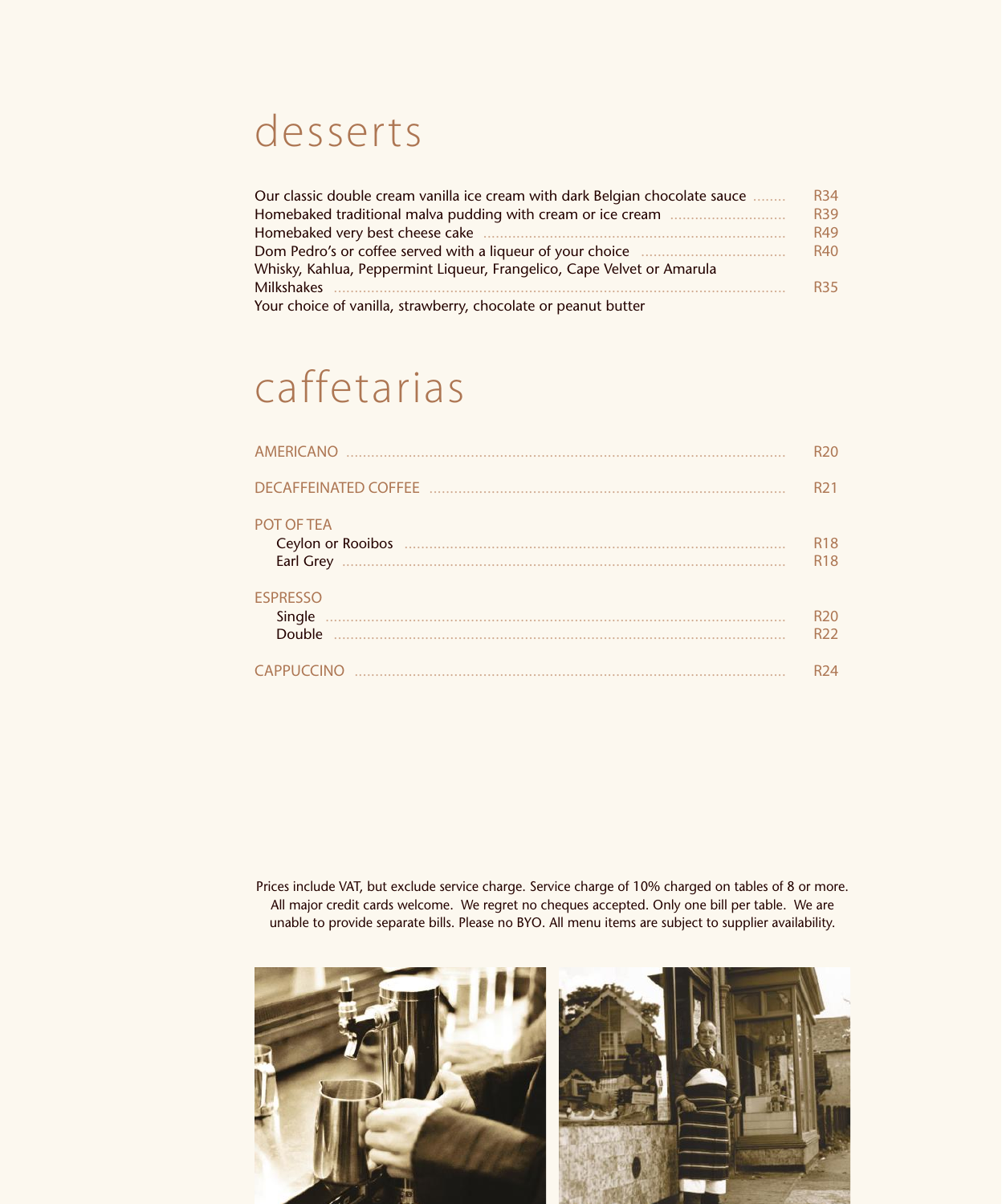

### wine selection

In compiling our innovative and award winning wine selection, we have been entirely focused on providing the best possible quality at the most affordable price levels.

For ease of reference, we've included each wine's star rating from the most recent Platter guide. Where relevant, we have also included other awards.

Hopefully our selection will take you on a tantalizing journey of the magnificent Cape Winelands – from the majestic mountains of Franschhoek to the picturesque Tulbagh Valley.

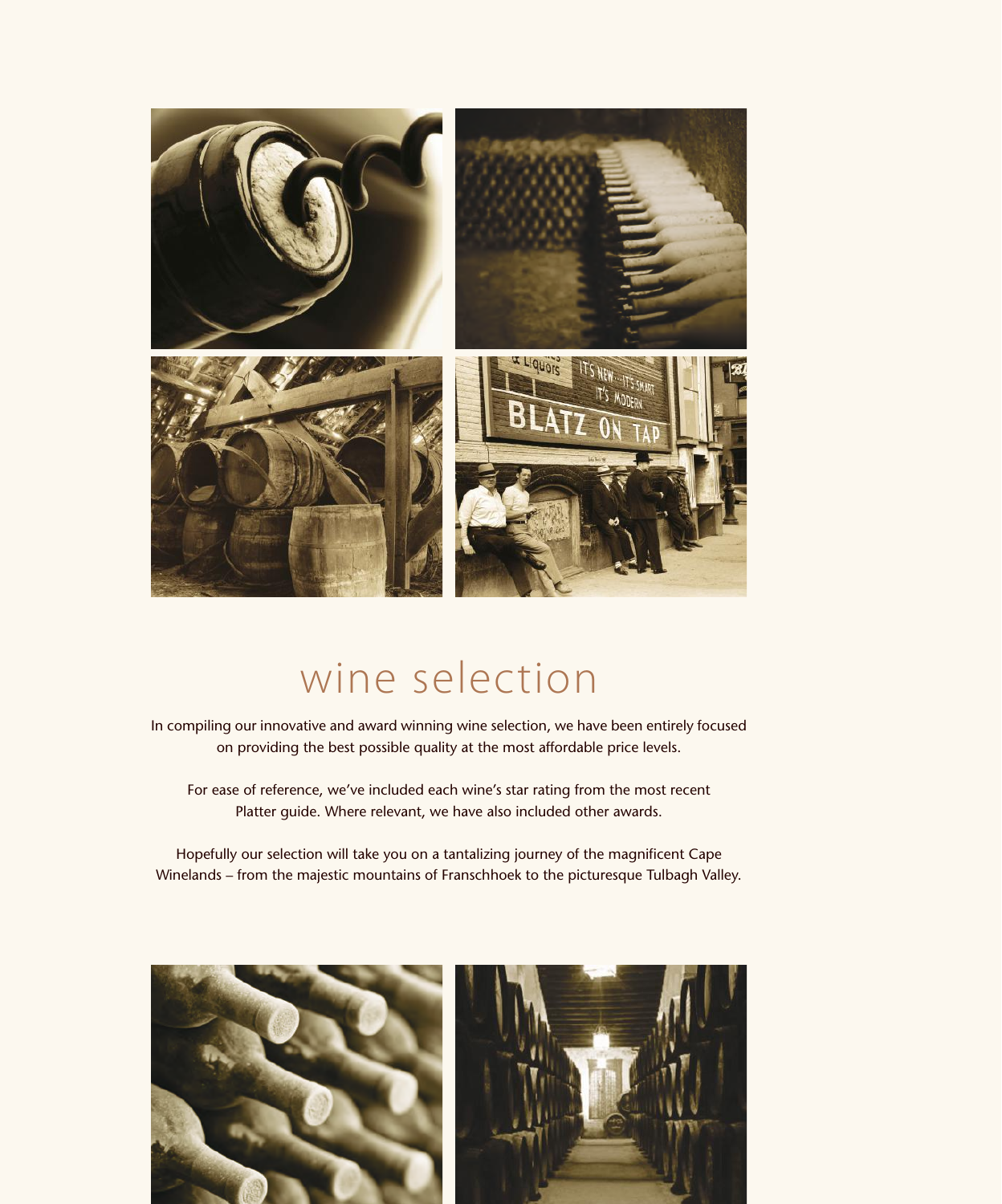Please check our chalkboards for our 'specials' selection.

All bottles are 750ml unless otherwise indicated. **Wines by the glass are a generous 250ml (Bubblies are 175ml).** ABV indicates the alcohol by volume (These may vary with different vintages). We're a wine bar... please no BYO's. Decanters are available on request.

## cap classiques & rosé

#### DURBANVILLE HILLS SPARKLING SAUVIGNON BLANC D/Ville. (\*\*\*\* Platter)

| ABV 13%                                                                                                                                                                                | R <sub>190</sub> |
|----------------------------------------------------------------------------------------------------------------------------------------------------------------------------------------|------------------|
| A sparkling Sauvignon Blanc, with a fruity aromas and a hint of mango on the palate.                                                                                                   | <b>R55</b>       |
| Yellow stone - fruit aromas with citric notes.                                                                                                                                         | R305             |
| Charming delicacy with notes of raspberries.                                                                                                                                           | R320             |
| A classic young Pinot and Chardonnay blend.                                                                                                                                            | R330             |
| The perfect 'bubbly' for any occasion.                                                                                                                                                 | R <sub>160</sub> |
| Lightly fruity, just dry and crisply moreish.                                                                                                                                          | R125             |
|                                                                                                                                                                                        | <b>R40</b>       |
| DURBANVILLE HILLS DRY MERLOT ROSÉ D/Ville. (*** Platter) ABV 14%<br>Refreshing and light-bodied dry wine with an abundance of fresh summer berries<br>on the palate and berry compote. | R126             |
|                                                                                                                                                                                        | <b>R42</b>       |

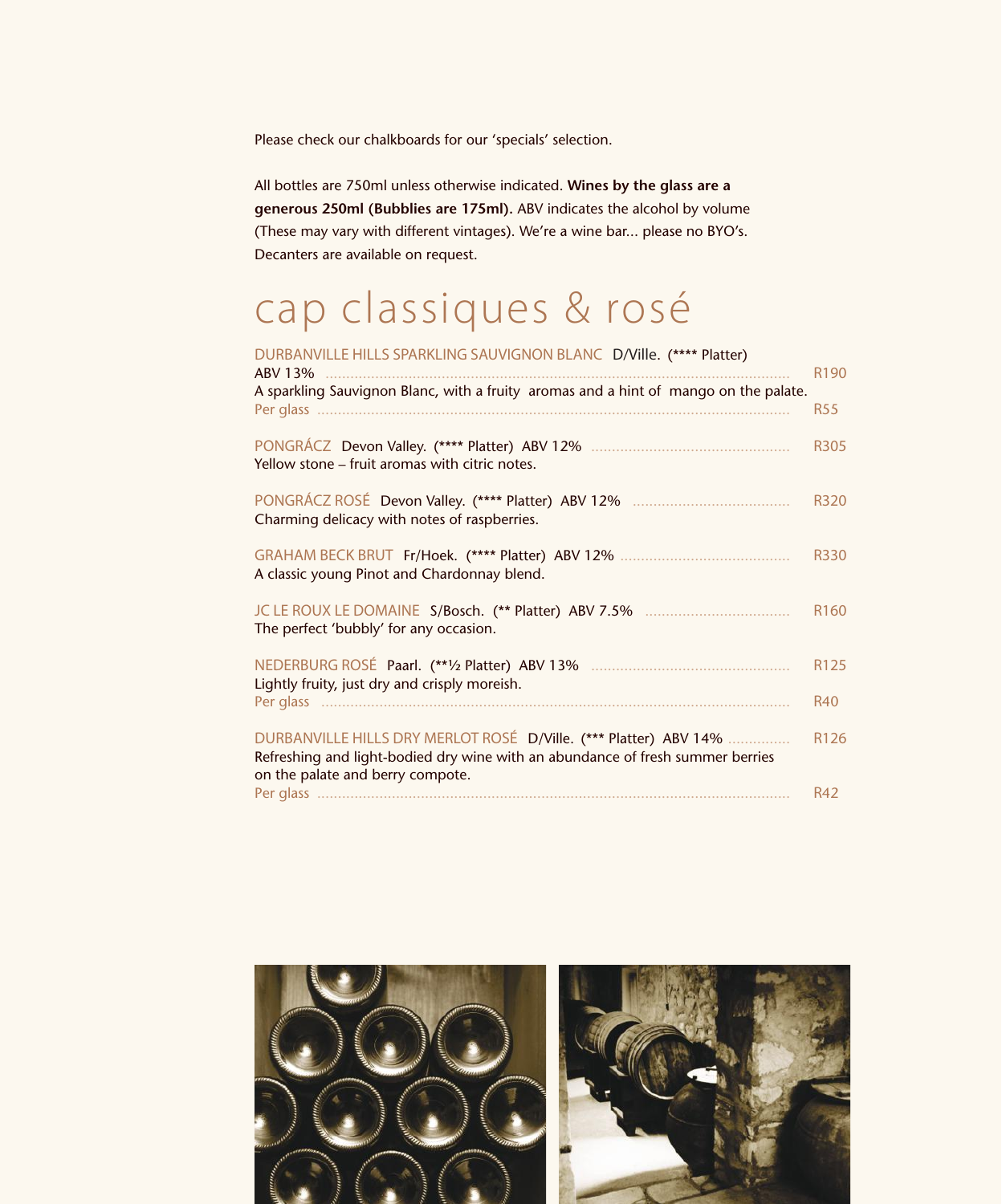#### whites

| THEUNISKRAAL BOUQUET BLANC Tulbagh. (**1/2 Platter) ABV 11%<br>Delightful combination of Gewürztraminer and Muscat de Franc.                                                                                                                                                 | R <sub>109</sub><br><b>R37</b> |
|------------------------------------------------------------------------------------------------------------------------------------------------------------------------------------------------------------------------------------------------------------------------------|--------------------------------|
| BUITENVERWACHTING BUITEN BLANC Constantia. (*** Platter) ABV 12.5%<br>One of S.A.'s top sellers. A full bodied yet fruity blend of<br>85% Sauvignon Blanc and 15% Chenin Blanc.                                                                                              | R <sub>145</sub>               |
| MUSIC BY D'ARIA SAUVIGNON BLANC D/Ville. (*** Platter) ABV 13.5%<br>Michelangelo gold award winner.                                                                                                                                                                          | R125                           |
| ZONNEBLOEM SAUVIGNON BLANC S/Bosch. (***1/2 Platter) ABV 13%<br>Winner of a Michelangelo Gold Medal Award.                                                                                                                                                                   | R <sub>135</sub>               |
| DURBANVILLE HILLS SAUVIGNON BLANC D/Ville. (*** Platter) ABV 13.5%<br>Martin Moore's all time South African favourite.                                                                                                                                                       | R <sub>145</sub><br><b>R48</b> |
| NEDERBURG 56HUNDRED SAUVIGNON BLANC Paarl. (*** Platter) ABV 13.5%<br>A refreshing wine with fresh tropical fruit flavours and a pleasant finish.                                                                                                                            | R126<br><b>R42</b>             |
| BRAMPTON SAUVIGNON BLANC S/Bosch. (***1/2 Platter) ABV 13.5%<br>Green fruits with sweet ripe raciness.                                                                                                                                                                       | R <sub>155</sub>               |
| ERNST GOUWS & CO SAUVIGNON BLANC S/Bosch. (** 1/2 Platter) ABV 13.5%<br>This Sauvignon Blanc delivers a big mouthful of flavour.                                                                                                                                             | R <sub>180</sub>               |
| WARWICK FIRST LADY UN-OAKED CHARDONNAY S/Bosch. (***1/2 Platter) ABV 13%<br>Intense nose of fresh pineapple, lemon, citrus and floral notes.                                                                                                                                 | R <sub>205</sub>               |
| FAT BASTARD CHARDONNAY Robertson. (*** Platter) ABV 13.5%<br>Enticing grapefruit, lemon grass and floral aromas.                                                                                                                                                             | R <sub>185</sub>               |
| NEDERBURG WINEMASTERS CHARDONNAY Paarl. (***1/2 Platter) ABV 13.6%<br>Refreshing with citrus and apricot flavours and a creamy texture.                                                                                                                                      | R <sub>155</sub><br><b>R52</b> |
| DURBANVILLE HILLS RHINOFIELDS CHARDONNAY D/Ville. (**** Platter) ABV 13.4% R260<br>Aromas of yellow citrus, stone fruit, orange blossom and a hint of sweet oak.<br>Mouth filling with minerality, citrus that finish with a sweet sensation.                                |                                |
| NEDERBURG 56HUNDRED CHENIN BLANC Paarl. (*** Platter) ABV 12.5%  R126<br>Well-balanced with delicate layers of ripe fruit and a pleasant finish.                                                                                                                             | R42                            |
| KEN FORRESTER PETIT CHENIN BLANC S/Bosch. (***1/2 Platter) ABV 13.5%<br>A Summery fruit salad of a wine.                                                                                                                                                                     | R <sub>1</sub> 35              |
| SPRINGFIELD LIFE FROM STONE SAUVIGNON BLANC Robertson. (**** Platter)<br>ABV 12.5%<br>Complex and multi-layered, this is very much a food wine. The minerality is<br>balanced with fruitiness and notes of red pepper and granadilla can be found on<br>the nose and palate. | R <sub>235</sub>               |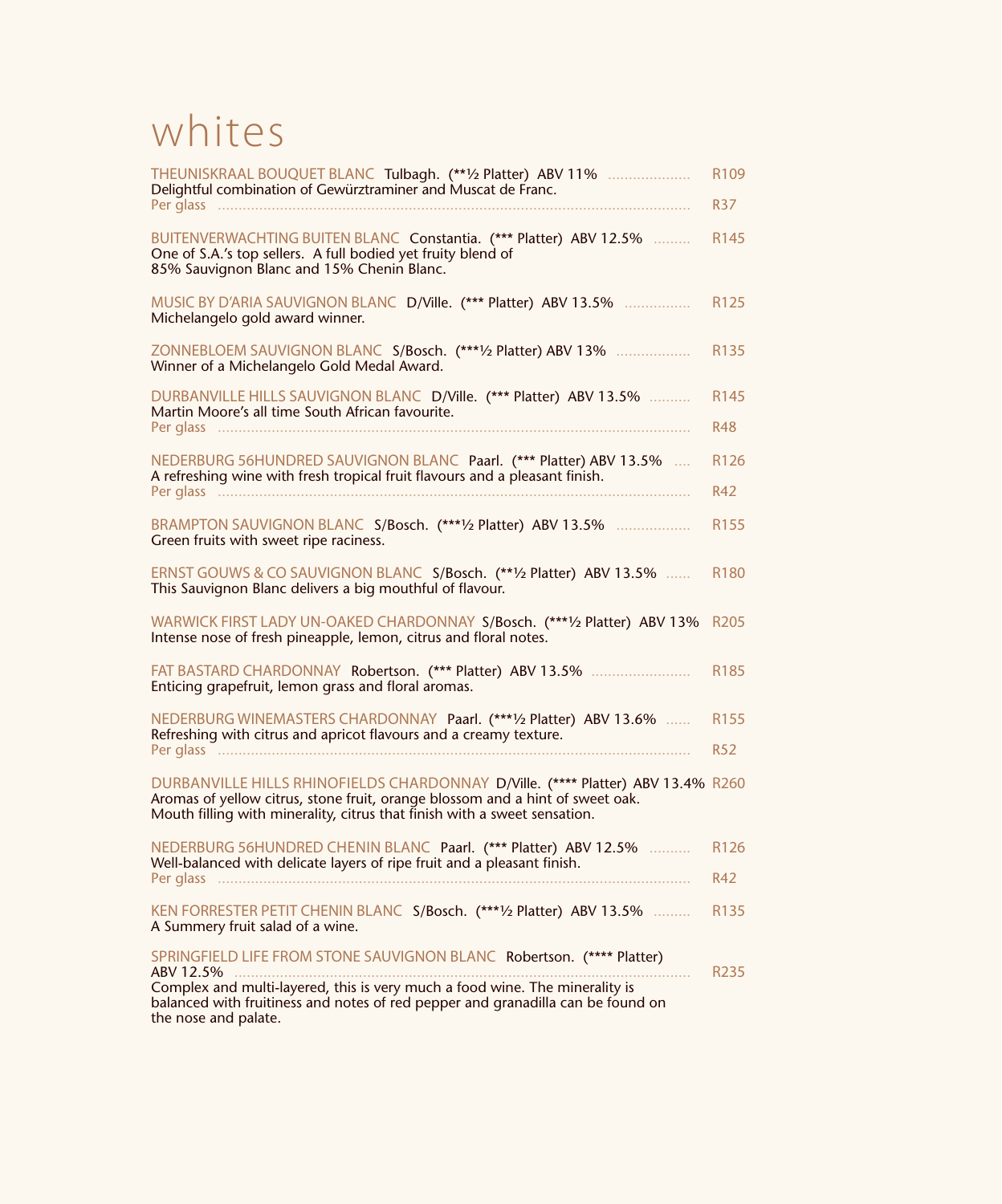## reds

| NEDERBURG 56HUNDRED MERLOT Paarl. (*** Platter) ABV 14%<br>A medium-bodied wine with attractive up-front fruit flavours and a soft, silky texture.                                                 | R135<br><b>R45</b> |
|----------------------------------------------------------------------------------------------------------------------------------------------------------------------------------------------------|--------------------|
| NEDERBURG 56HUNDRED CABERNET SAUVIGNON Paarl. (*** Platter) ABV 13.6%<br>A full-bodied wine with ripe fruit and delicate oak spice flavours, firm tannins and a<br>lingering, youthful aftertaste. | R135               |
|                                                                                                                                                                                                    | <b>R45</b>         |
| An eternal Cape favourite. Classic Bordeaux varieties.                                                                                                                                             | R205               |
| A smooth blend of Cabernet Sauvignon and Shiraz.                                                                                                                                                   | R155<br><b>R52</b> |
| GROOTE POST OLD MANS BLEND Darling. (*** Platter) ABV 14%<br>A rare treat at this price.Cab/Merlot/Shiraz & Pinot Noir. Barrelled in French oak.                                                   | R155               |
| Incredible lightness of touch with creamy nutty features.                                                                                                                                          | <b>R205</b>        |
| A classic. Spicy & peppery with firm ripe tannins.                                                                                                                                                 | R215               |
| Subtle yet distinct taste of plums and sweet oriental spice. Soft tannins on the<br>palate with a mouth-watering finish.                                                                           | R168               |
|                                                                                                                                                                                                    | <b>R56</b>         |
| NEDERBURG WINEMASTERS CABERNET SAUVIGNON Paarl. (*** Platter) ABV 14%<br>A firm South African favourite for decades.                                                                               | <b>R205</b>        |
| WARWICK FIRST LADY CABERNET S/Bosch. (****) Platter) ABV 13.5%<br>Dark chocolate, bramble berries, star anise and notes of fresh thyme.                                                            | <b>R200</b>        |
| Beyers Truter's legendary and endearing favourite.                                                                                                                                                 | R175               |

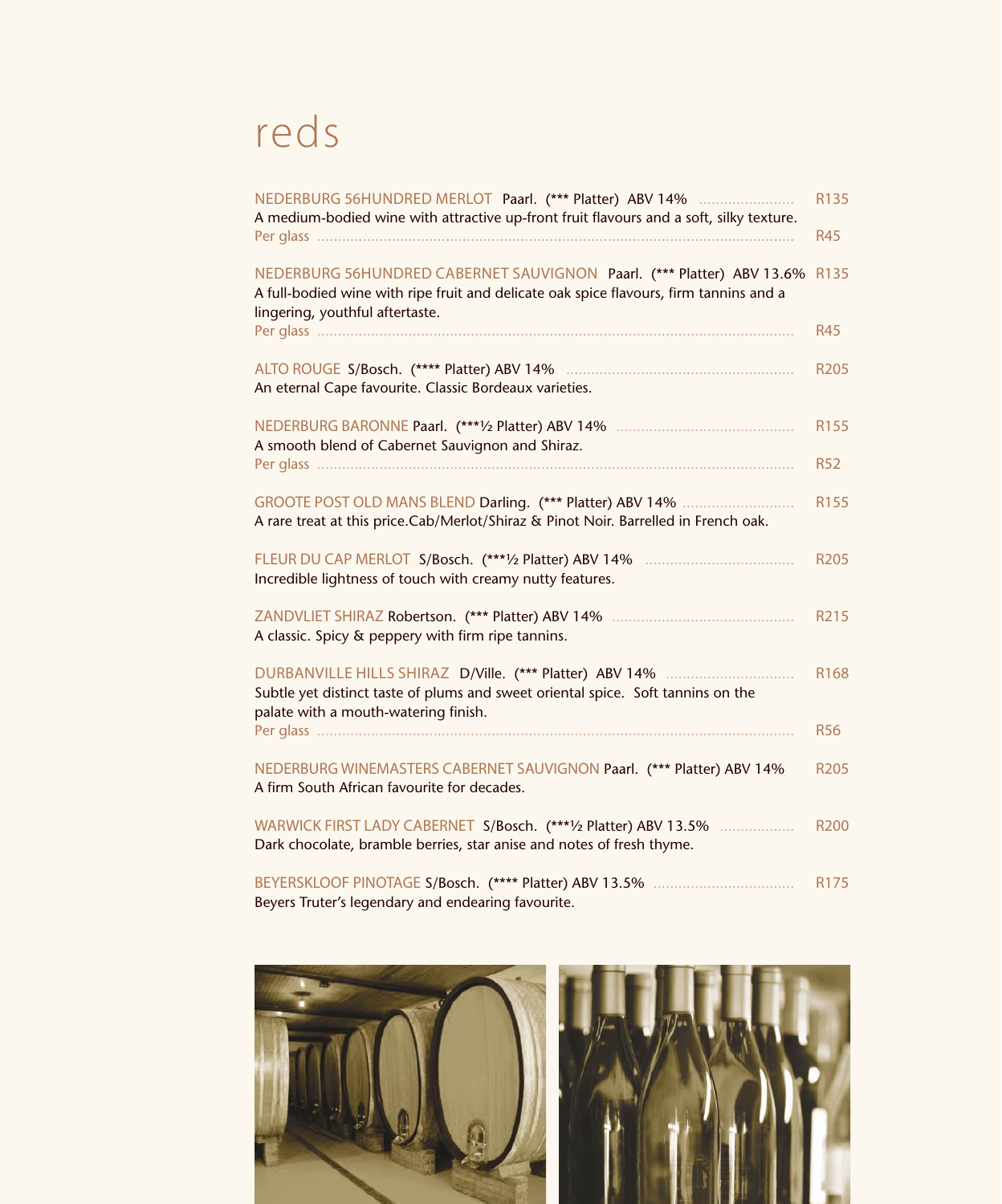#### reds continued

| Continues to get rave reviews. A classic blend of Cabernet, Shiraz,<br>Merlot and Petit Verdot.                                         | <b>R330</b>                    |
|-----------------------------------------------------------------------------------------------------------------------------------------|--------------------------------|
| Oodles of flavours and aromas on this classic example of SA's very own grape.                                                           | R185                           |
| DIEMERSFONTEIN PINOTAGE Wellington (***1/2 Platter) ABV 14%<br>Soft, easy drinking and juicy with hints of subtle mocha.                | R <sub>260</sub>               |
| MUSIC BY D'ARIA SHIRAZ/CABERNET/MERLOT D/Ville. (*** Platter)ABV 13.5%<br>Michelangelo silver award winner.                             | R <sub>120</sub>               |
| Iconic Bordeaux style red. One of South Africa's greatest blends<br>of Cabernet, Merlot and Cab Franc.                                  | <b>R805</b>                    |
| A local favourite, Merlot accentuated by soft sweet red fruit.                                                                          | R <sub>160</sub><br><b>R54</b> |
| Spicy Shiraz aromas in a gentle Cabernet frame.                                                                                         | R155                           |
| BOEKENHOUTSKLOOF THE WOLFTRAP RED Fr/Hoek. (*** 1/2 Platter) ABV 14%<br>An unpretentious blend of Shiraz, Mourvedre & Viognier.         | R120<br><b>R40</b>             |
| RUPERT & ROTHSCHILD CLASSIQUE Fr/Hoek. (**** Platter) ABV 13.5%<br>A classic Bordeaux blend of Merlot and Cabernet. A truly great wine. | <b>R325</b>                    |
| SPRINGFIELD THE WORK OF TIME Robertson. (****1/2 Platter) ABV 14%                                                                       | <b>R350</b>                    |

A Bordeaux Blend with classic varieties of Cabernet Sauvignon, Cabernet Franc, Merlot and Petit Verdot. This wine, rich, classic and complex, truly is a work of time.

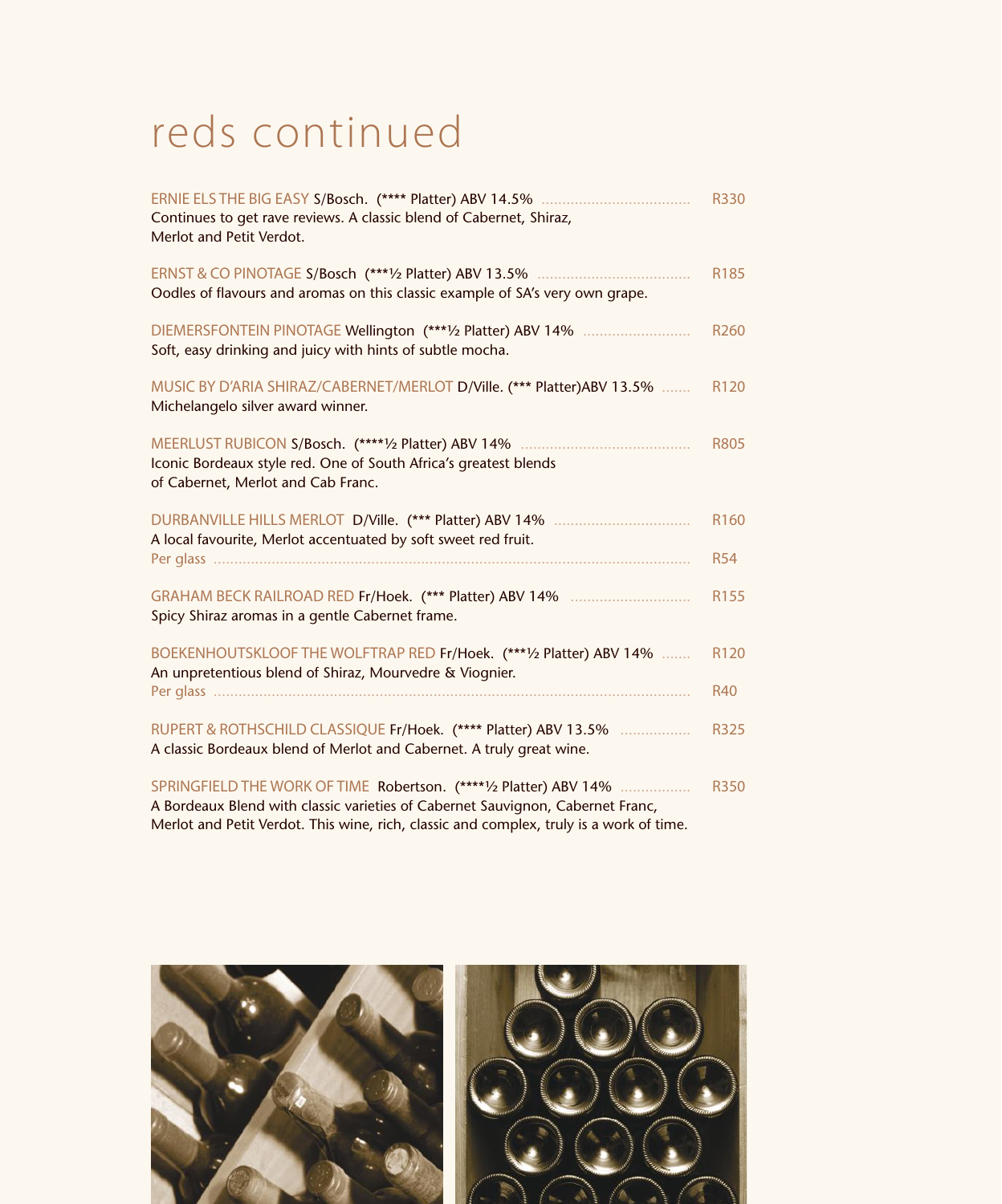#### draught beers on tap

**All draught barrels & kegs are directly delivered and stored in our custom designed temperature controlled chilling locker and we are completely** 

| committed to pouring our guests the perfect pint every time.                                                                                                                                                                                                                                                                                                                                                               | 330ml      |                 |
|----------------------------------------------------------------------------------------------------------------------------------------------------------------------------------------------------------------------------------------------------------------------------------------------------------------------------------------------------------------------------------------------------------------------------|------------|-----------------|
|                                                                                                                                                                                                                                                                                                                                                                                                                            |            | 500ml           |
| <b>STELLA ARTOIS</b><br>Stella Artois is part of a rich Belgian brewing heritage dating back as early<br>as 1366. It is still brewed using the finest natural ingredients in the tradition<br>of hand-crafted luxury. Today, Stella Artois is the No. 1 Belgian beer in the<br>world and served in 95 countries, offering a pleasantly bitter hoppiness and<br>refreshing, crisp finish with a distinct pale golden color. | <b>R28</b> | <b>R36</b>      |
| <b>CASTLE LITE</b><br>This beer is a full flavoured beer with a slightly lower ABV (4%) and low<br>carbohydrate content (25% less than a regular lager). It is fermented and<br>processed at a slightly colder temperature to give it a good hoppy aroma<br>and clean and dry taste. It is served at Sub Zero Temperatures for theultimate<br>drinking experience.                                                         | <b>R31</b> | <b>R36</b>      |
| <b>CARLING BLACK LABEL</b><br>The multiple award-winning Carling Black Label is one of South Africa's<br>most well-known and well-loved beers, having won 25 awards for quality<br>& taste. Carling Black Label delivers a distinctly aromatic, full-flavoured<br>beer that is a truly rewarding refreshment.                                                                                                              | <b>R30</b> | R <sub>34</sub> |
| <b>CASTLE LAGER</b><br>This beer, with its lightly hopped aroma, encompasses a blend of subtle<br>sweetness balanced with a distinct bitterness that lingers gently on the palate.<br>A pale gold coloured beer, it compliments any meal, and of course is brilliant                                                                                                                                                       | <b>R28</b> | <b>R32</b>      |

#### with a braai.

#### bottled beers

|                                                                 | R22.            |
|-----------------------------------------------------------------|-----------------|
| Castle Lager                                                    | R <sub>22</sub> |
| Carling Black Label <b>Manual According Carling Black</b> Label | R <sub>24</sub> |
|                                                                 | R <sub>26</sub> |
| Corona                                                          | R42             |
| Newlands Spring Brewery Lager                                   | <b>R48</b>      |
| Newlands Spring Passionate Blond                                | <b>R52</b>      |
|                                                                 | R32             |
|                                                                 | R <sub>28</sub> |
| <b>Beck's Non Alcoholic</b>                                     | R35.            |
|                                                                 |                 |

#### flavoured beers

| <b>FLYING FISH VARIOUS</b><br>A new take on beer – a flavoured beer, brewed with real citrus fruit juice and flavours.<br>With a distinctive refreshing orange or lemon aroma, with a crisp sweet and sour taste,<br>resulting in a delicious refreshingly different beer style.                               | <b>R25</b> |
|----------------------------------------------------------------------------------------------------------------------------------------------------------------------------------------------------------------------------------------------------------------------------------------------------------------|------------|
| <b>FLYING FISH CHILL</b><br>New Flying Fish Chill has been designed to ensure heavy brewed out, chill brewed in,<br>through the benefits of 30% less kilojoules and 30% less sugar and carbohydrates.                                                                                                          | <b>R25</b> |
| <b>HUNTERS EDGE</b><br>EDGE is an innovative, new hybrid category breaker in South Africa. A refreshing real cider,<br>balanced with the distinctively smooth, full-flavoured taste of hops. Delivering the refresh-<br>ment of cider at the start, and the full-flavoured taste of hops to the very last sip. | <b>R28</b> |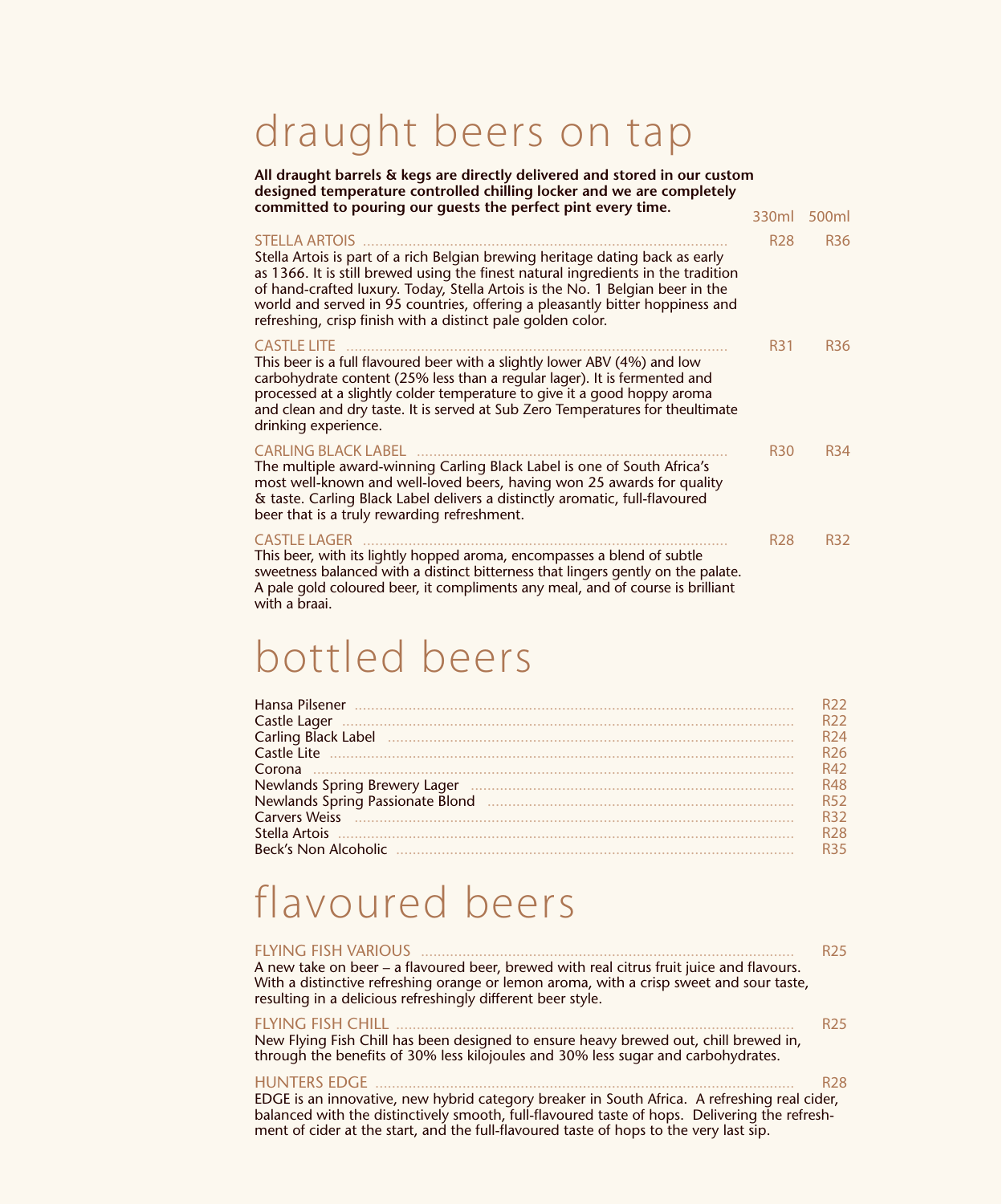## jack black craft beers on tap

**Located in the Southern suburbs of Cape Town, Jack Black Brewing Co. is dedicated to brewing beers that really inspire. Their focus is entirely on flavour and their philosophy is to innovate while staying true to traditional, handcrafter brewing methods.**

|                                                                                                                                                                                                                                                                                                                                                                                    | 330ml      | 500ml      |
|------------------------------------------------------------------------------------------------------------------------------------------------------------------------------------------------------------------------------------------------------------------------------------------------------------------------------------------------------------------------------------|------------|------------|
| JACK BLACK'S BREWERS LAGER<br>Jack Black's Brewers Lager is inspired by the handcrafted beers of circa 1910.<br>Brewed with a strong malt backbone and a crisp, refreshing finish, this is a<br>great tasting, distinctive beer for all occasions. Perfect with pizza or a burger.                                                                                                 | <b>R30</b> | <b>R40</b> |
| JACK BLACK'S BUTCHER BLOCK PALE ALE<br>Butcher Block Pale Ale is inspired by the craftsmanship of a skilled tradesman.<br>Their Pale Ale strikes a great balance between malt sweetness and hop bitterness,<br>with a deep golden colour and distinctive taste. Cascade hops highlight the<br>aromatic bouquet and spicy flavour of this classic Pale Ale. Perfect with any grill. | <b>R32</b> | R42        |
| Fresh as the Atlantic ocean's breeze, this Hefeweizen (our chosen style of Weiss)<br>has a thick and creamy head- and due to its unfiltered nature, you'll find some<br>seriously rich, soft fruit aromas. Its medium bodied and extremely refreshing.                                                                                                                             | <b>R32</b> | R44        |

## ciders

|                                                     | R <sub>28</sub> |
|-----------------------------------------------------|-----------------|
|                                                     | <b>R30</b>      |
| Hunters - Dry or Gold …………………………………………………………………………… | <b>R28</b>      |
|                                                     | R31             |

#### cocktails

We offer an extensive selection of cocktails.

## aperitifs

|       | R <sub>22</sub> |
|-------|-----------------|
|       | R <sub>22</sub> |
|       | R <sub>19</sub> |
|       | R <sub>19</sub> |
| Pimms | R <sub>15</sub> |

## digestifs

| Jägermeister |  |
|--------------|--|
| Underberg    |  |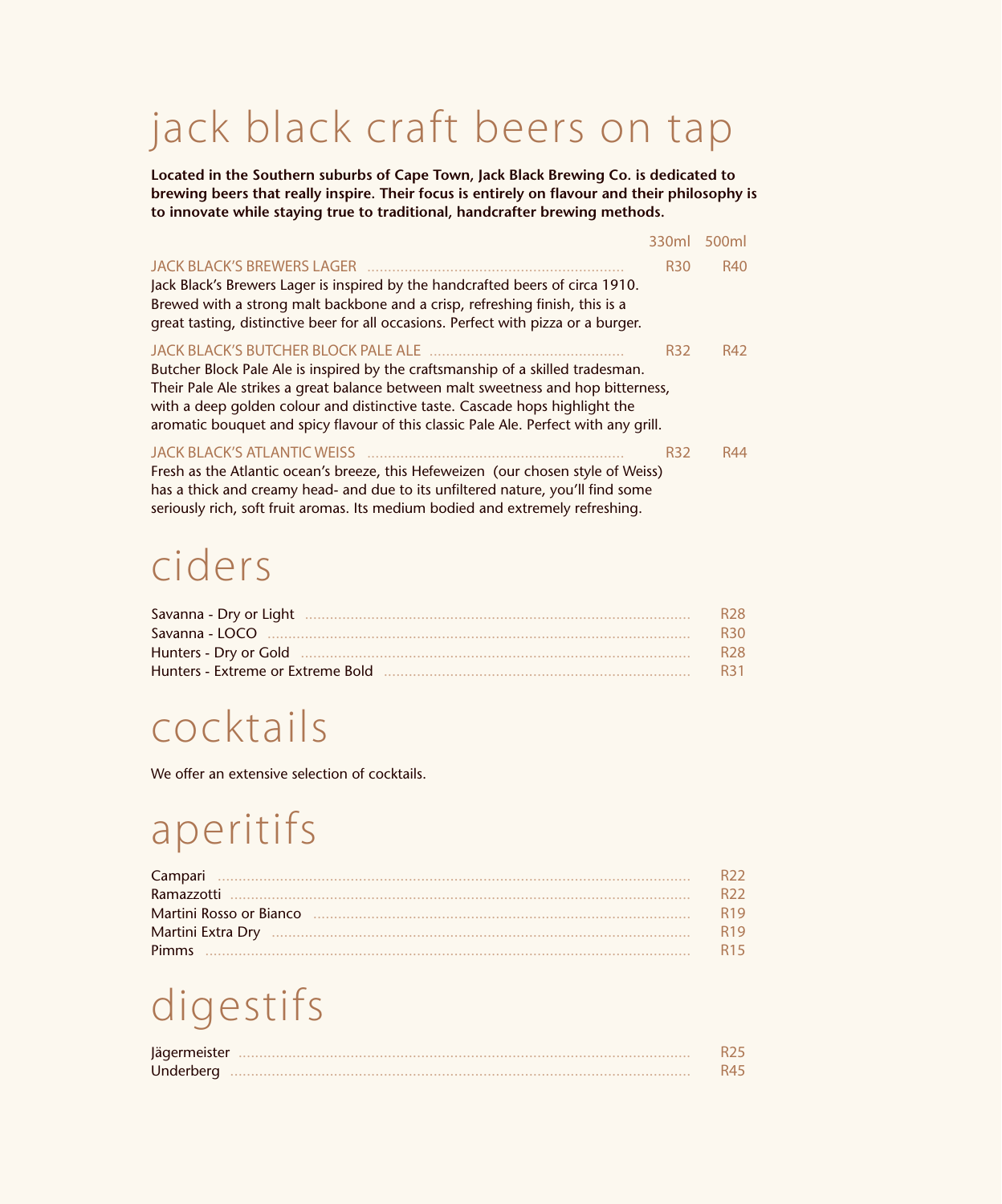#### minerals

|                               | R <sub>25</sub> |
|-------------------------------|-----------------|
| Coke 200ml                    | R <sub>16</sub> |
|                               | R <sub>16</sub> |
| Tab 200ml                     | R <sub>16</sub> |
| Lemonade 200ml                | R <sub>16</sub> |
| Soda Water 200ml              | R <sub>16</sub> |
| Ginger Ale 200ml              | R <sub>16</sub> |
| Dry Lemon 200ml               | R <sub>16</sub> |
| Tonic Water 200ml             | R <sub>16</sub> |
|                               | R <sub>20</sub> |
| Sprite 330ml                  | R <sub>20</sub> |
|                               | R <sub>20</sub> |
|                               | R <sub>20</sub> |
|                               | R <sub>20</sub> |
| Appletiser 330ml              | R <sub>28</sub> |
| Red or White Grapetiser 330ml | R <sub>28</sub> |
|                               | R <sub>17</sub> |
|                               | R <sub>27</sub> |
| Red Bull                      | R <sub>39</sub> |
|                               | R <sub>20</sub> |

## whiskies & bourbons

| Scottish Leader                                                                                                | R <sub>18</sub> |
|----------------------------------------------------------------------------------------------------------------|-----------------|
|                                                                                                                | R <sub>22</sub> |
|                                                                                                                | R <sub>23</sub> |
| Three Ships 5 yr Old                                                                                           | R <sub>18</sub> |
|                                                                                                                | R <sub>18</sub> |
| 1 & B                                                                                                          | R <sub>18</sub> |
| <b>Bells</b>                                                                                                   | R <sub>20</sub> |
| <b>Black Bottle</b>                                                                                            | R <sub>25</sub> |
| <b>Famous Grouse</b>                                                                                           | R <sub>20</sub> |
| Jack Daniels Gentleman Jack                                                                                    | <b>R33</b>      |
|                                                                                                                | R45             |
| Chivas Regal 12 yr old                                                                                         | <b>R35</b>      |
|                                                                                                                | R <sub>20</sub> |
|                                                                                                                | R <sub>34</sub> |
| Southern Comfort                                                                                               | R <sub>19</sub> |
| Woodford Reserve Bourbon (1999) (1999) (1999) (1999) (1999) (1999) (1999) (1999) (1999) (1999) (1999) (1999) ( | R44             |

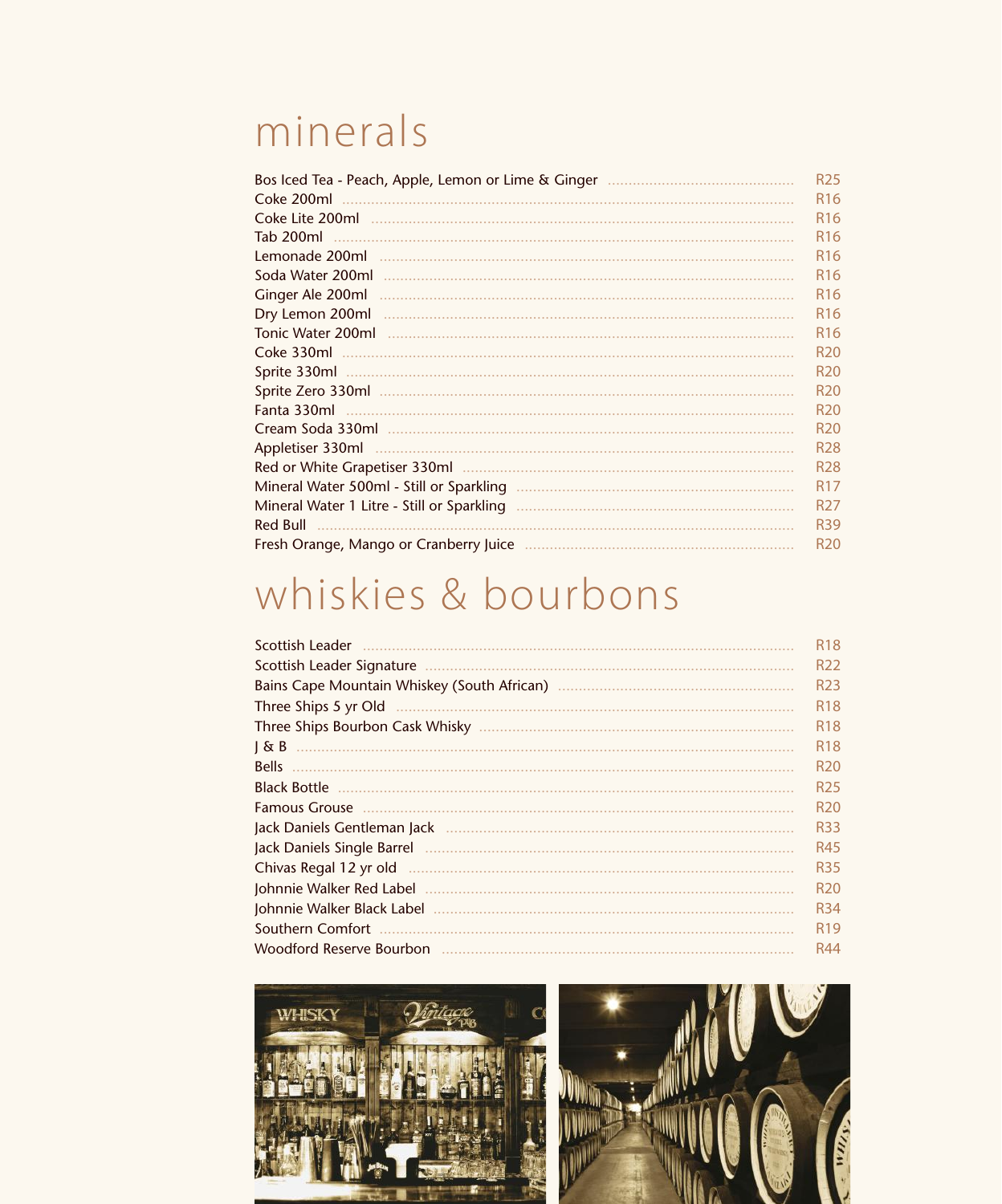## irish whiskeys

| <b>Tullamore Dew</b> | R28. |
|----------------------|------|
| lamesons             | R28. |

#### single malts

| Bunnahabhain 12 yr old       | R65.                         |
|------------------------------|------------------------------|
| Bunnahabhain 18 yr old       | R <sub>11</sub> <sup>(</sup> |
| Glenfidich Reserve 12 yr old | R50.                         |
| Glenfidich Reserve 18 yr old | R <sub>12</sub>              |
| <b>Glenmorangie Original</b> | <b>R55</b>                   |
| Glenmorangie Lasanta         | <b>R60</b>                   |
| The Macallan 10 yr old       | <b>R48</b>                   |
| The Macallan 12 yr old       | <b>R95</b>                   |

## brandies & cognacs

| <b>Bisquit Cognac VS</b>   | <b>R34</b>       |
|----------------------------|------------------|
| <b>Bisquit Cognac VSOP</b> | <b>R58</b>       |
| <b>Oudemeester Demant</b>  | R <sub>20</sub>  |
|                            | R44              |
| Klipdrift Export           | R <sub>18</sub>  |
| Klipdrift Premium          | R <sub>22</sub>  |
| Klipdrift Gold             | R <sub>25</sub>  |
| Van Ryn's 10 yr old        | R <sub>29</sub>  |
| Van Ryn's 12 yr old        | R62              |
| Van Ryn's 15 yr old        | <b>R90</b>       |
| Richelieu                  | R <sub>18</sub>  |
|                            | R <sub>29</sub>  |
| KWV 5 yr old               | R <sub>18</sub>  |
| KWV 10 yr old              | R <sub>22</sub>  |
| Hennessy VS                | <b>R38</b>       |
| <b>Hennessy VSOP</b>       | <b>R60</b>       |
| Hennessy XO                | R <sub>180</sub> |
| Remy Martin VSOP           | <b>R55</b>       |

## grappa, ports & sherry

| R45        |
|------------|
| <b>R18</b> |
| <b>R16</b> |
| <b>R16</b> |
|            |